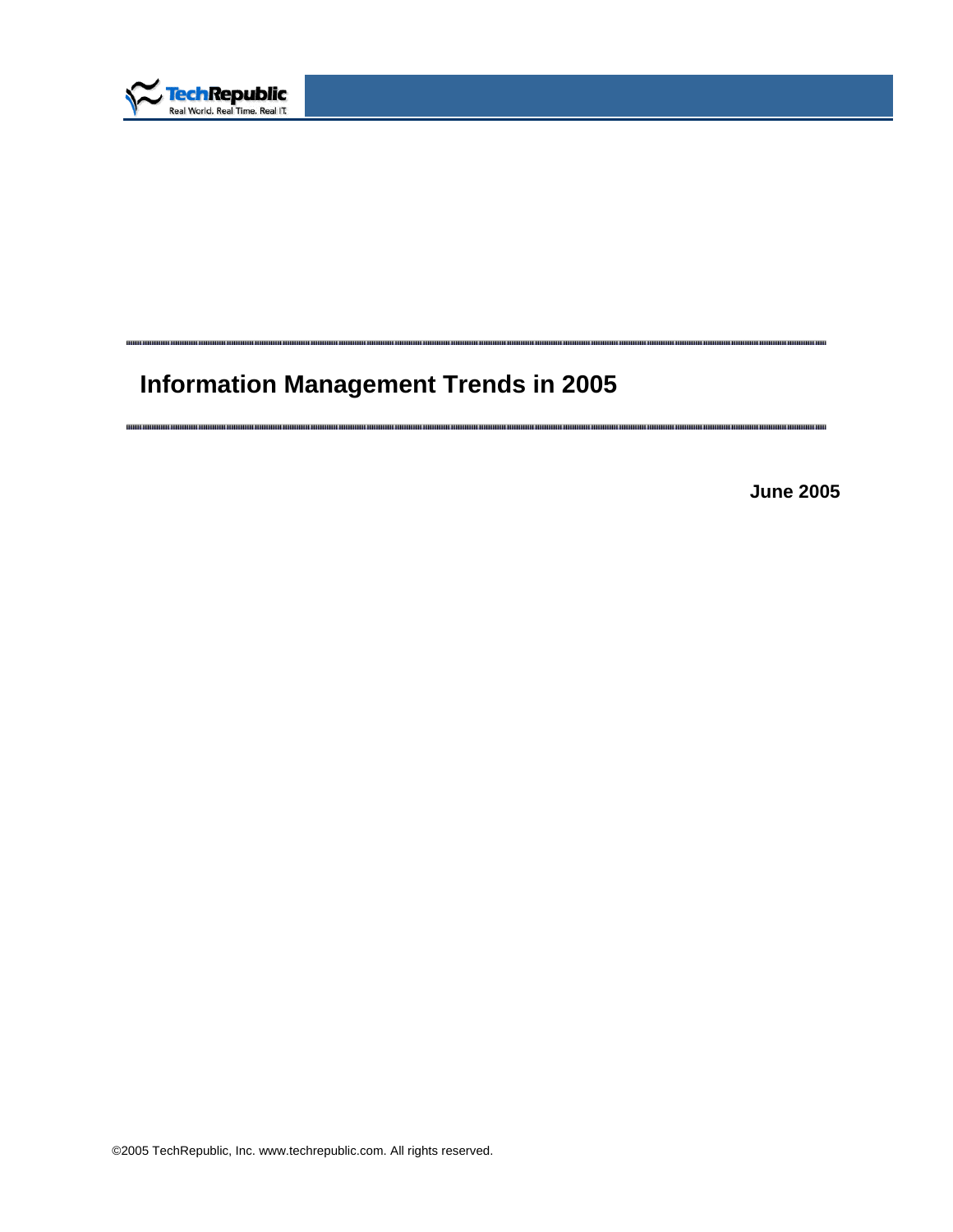

| Emerging information management approaches: The importance of business intelligence<br>Current state of business intelligence deployment: Breath and depth 17 |  |
|---------------------------------------------------------------------------------------------------------------------------------------------------------------|--|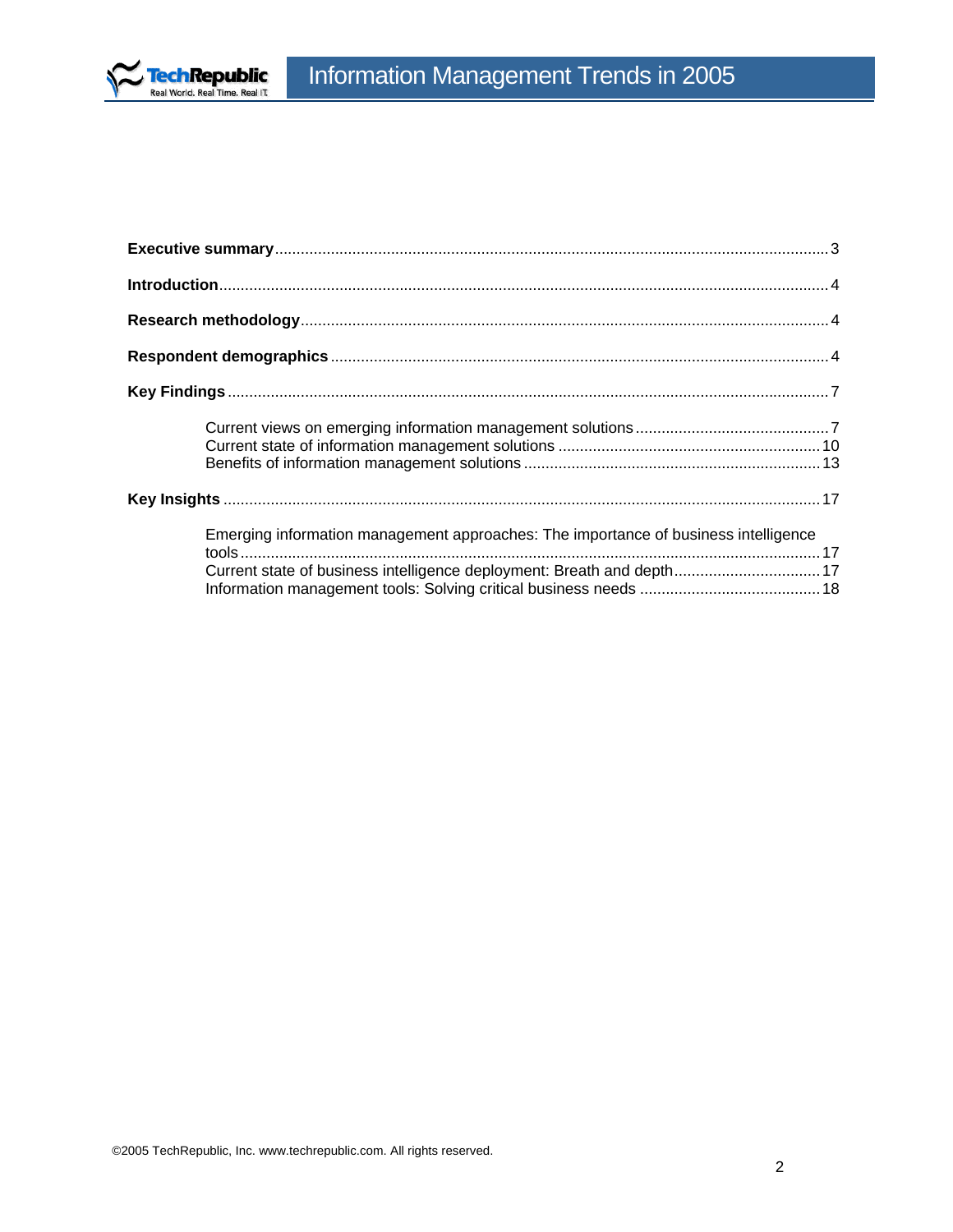<span id="page-2-0"></span>

## **Information Management Trends in 2005**

*June 2005* 

## **Executive summary**

Businesses today are faced with enormous amounts of data that have resulted from past investments in enterprise applications, such as enterprise resource planning and customer relationship management. While organizations look for ways to contain the costs and complexity of managing the data, the real goal is to leverage the information to make better decisions, to be more agile, and to gain insight into business performance. IT and business professionals are seeking solutions to ensure that important information can be made readily available so that it remains useful, and can be leveraged to deliver the best economic value to the enterprise.

To more fully understand how organizations are handling critical business data and business analytics, TechRepublic conducted a survey to explore several key trends of information management and related tools.

In this study, we specifically explored:

- Current views of information management solutions.
- Current state of information management solutions.
- Benefits of information management solutions.

Among the most compelling findings:

- *The need to find reliable business intelligence strategies is becoming increasingly important*: Fully 86 percent of respondents indicate that enterprise management for data analysis is critical or highly critical for ensuring continued business success.
- *Currently, most organizations are not taking full advantage of existing business intelligence solutions:* Of respondent organizations that currently deploy business intelligence tools, most deploy them only to address specific problems (32%) or deploy them inconsistently across the enterprise (30%). It is likely that the burgeoning importance of data management for bottom-line profits (42%) will drive deployment of integrated data management tools for proactive, rather than reactive, data management needs.
- *The current focus for business data management solutions is on data access:* On a 5-point scale (1 being most important and 5 being least important), respondents rated as nearly equally important the need to support a high volume of queries (1.6), the need to access both historical and real-time data (1.7), the need for access to multiple databases (1.7), and the need to unlimited data access (1.8). Moreover, 90 percent of participants considered faster access to information and the need to increase storage capability were seen as the top two benefits of business intelligence management solutions.

Clearly, the majority of IT and business professionals recognize the need to proactively manage growing amounts of data, and are turning toward business intelligence management solutions to meet their needs. The current focus is on increasing the capacity of the organization to access critical information in a timely manner to better inform business decisions that impact bottom-line profitability. On balance, the findings presented in this study indicate that business intelligence tools for managing data in today's dynamic and challenging business environment are becoming increasingly important and critical aspects of linking IT technologies with business needs.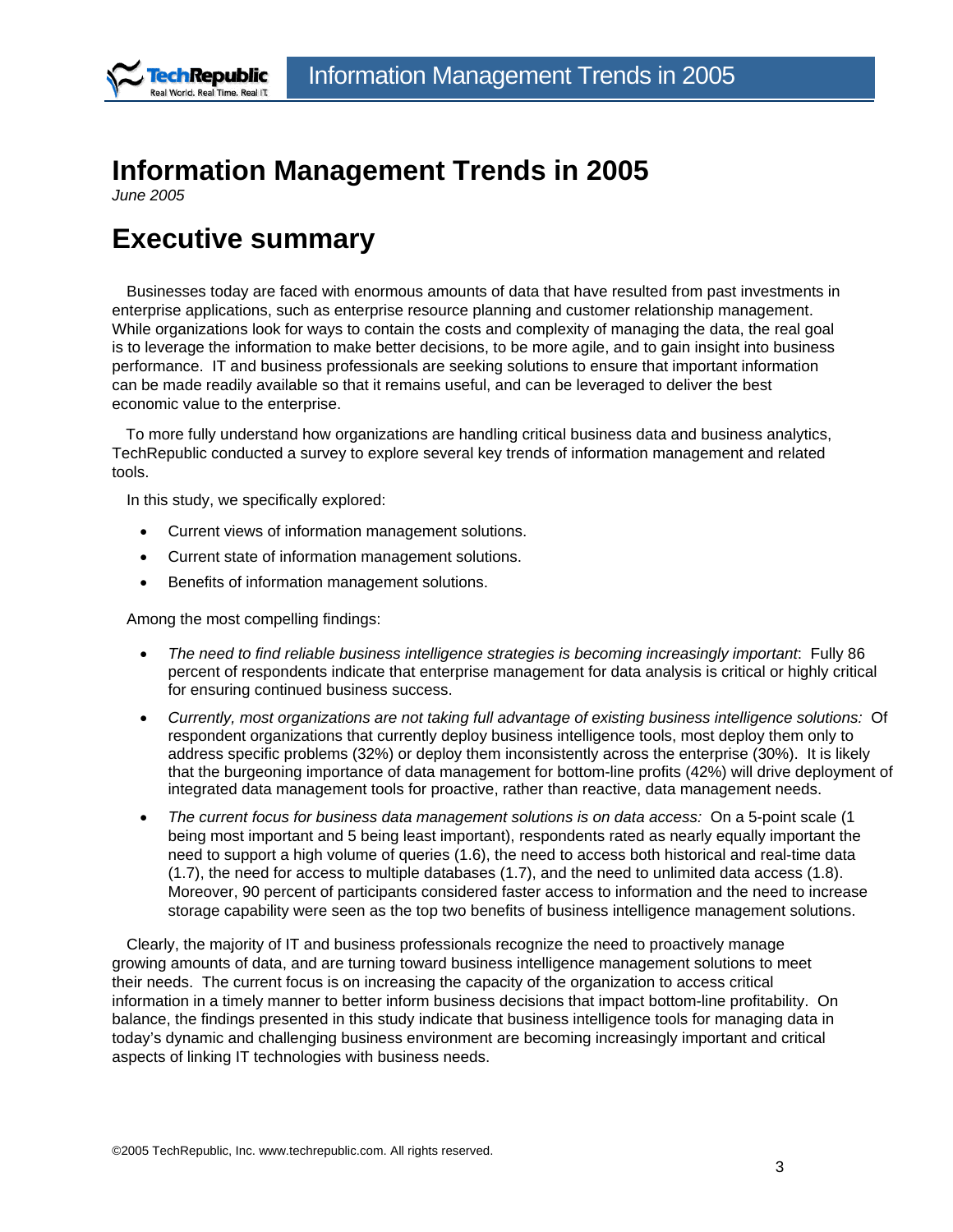<span id="page-3-0"></span>

## **Introduction**

Businesses today are faced with enormous amounts of data that have resulted from past investments in enterprise applications, such as enterprise resource planning and customer relationship management. The data are often hardwired into information silos where it is difficult to access and leverage for the purpose of informing critical decisions in dynamic environments. As a consequence, many companies deploy data shadow systems and maintain multiple data warehouses (DW), operational data stores (ODS) and data marts (DM) making the challenge even greater. While organizations look for ways to contain the costs and complexity of managing the data, the real goal is to leverage the information to make better decisions, to be more agile, and to gain insight into business performance. IT and business professionals are seeking solutions to ensure that important information can be made readily available so that it remains useful, and can be leveraged to deliver the best economic value to the enterprise.

 To better understand how organizations are handling critical business data and business analytics, TechRepublic conducted an Information Management Survey. Specifically, we asked respondents about:

- Current views of information management solutions.
- Current state of information management solutions.
- Benefits of information management solutions.

### **Research methodology**

A survey invitation was sent to TechRepublic members in June, 2005. The Web-based survey was designed to explore and identify the key issues surrounding information management and business analytics. The results reported here are based on the 398 completed surveys collected during the study.

## **Respondent demographics**

Survey respondents were selected from among TechRepublic members who met certain selection criteria, specifically those IT and business management professionals in the United States and Canada who:

- Are affiliated with organizations with 500 or more employees.
- Have job roles as IT and business professionals, including:
	- o IT executives.
	- o IT directors.
	- o IT managers.
	- o Network or systems managers.
	- o Business executives.
	- o Business directors or managers.

The following tables contain a breakdown of respondents by organizational size, primary business location, and primary job role.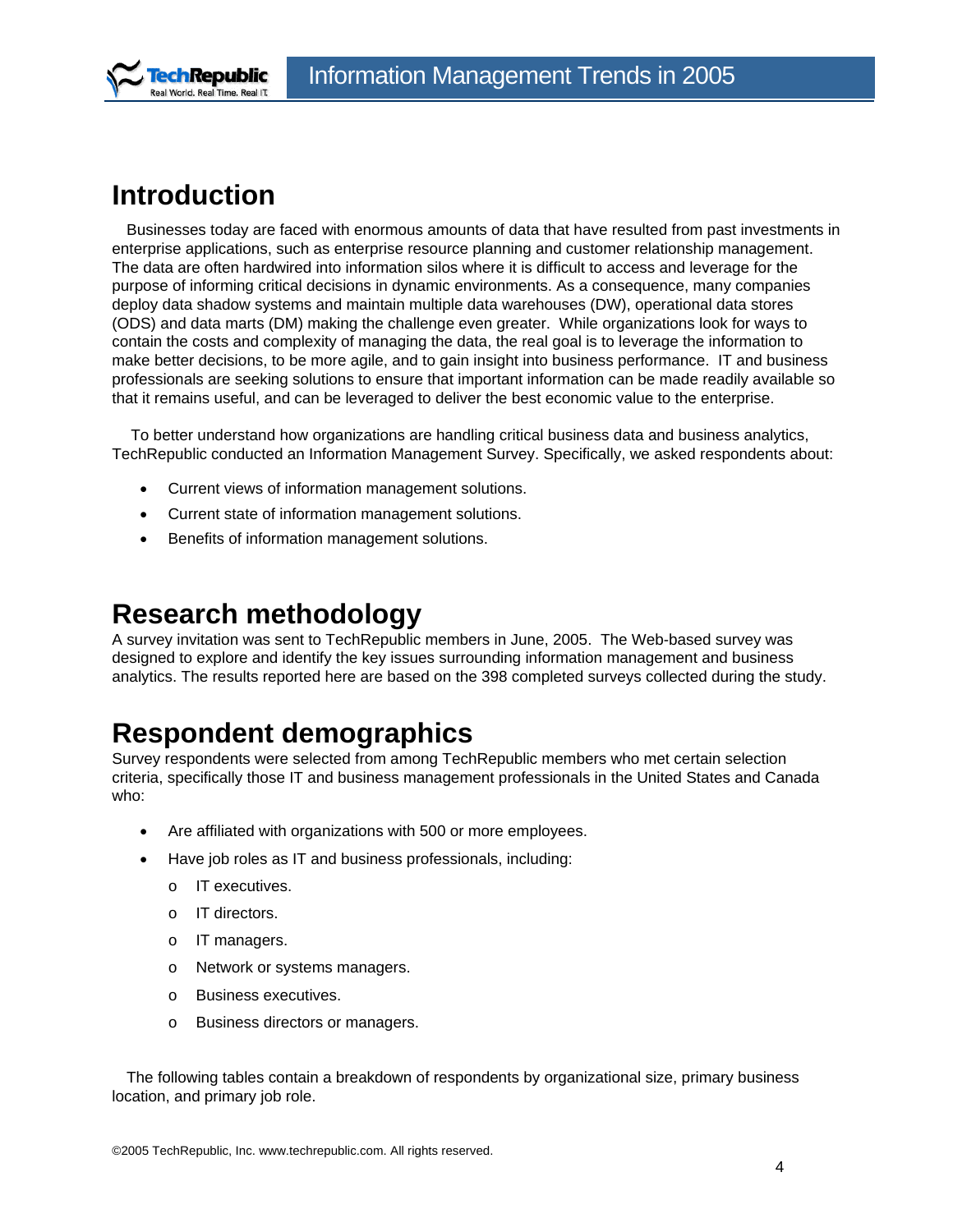

### **Distribution of organization size**

| Number of employees (all locations combined) | <b>Percentage of respondents</b> |
|----------------------------------------------|----------------------------------|
| $500 - 999$                                  | 18%                              |
| $1000 - 9999$                                | 44%                              |
| 10000 or more                                | .38%                             |

### **Geographic location**

| <b>Region</b>        | <b>Percentage of respondents</b> |
|----------------------|----------------------------------|
| <b>United States</b> | 99%                              |
| Canada               | 1%                               |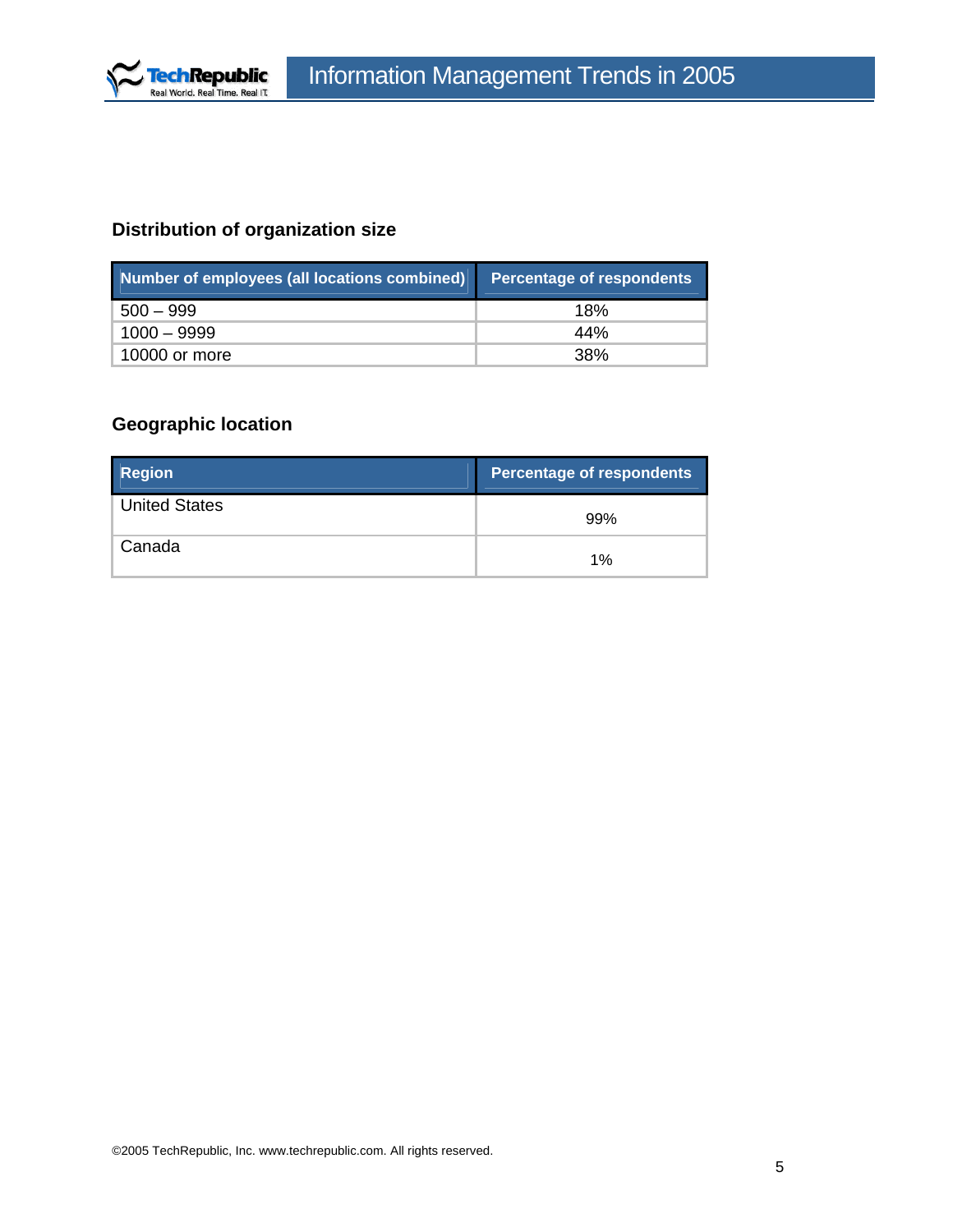

## **Distribution of job roles**

| <b>Job role</b>                       | <b>Percentage of respondents</b> |
|---------------------------------------|----------------------------------|
| <b>Technical</b>                      | 84%                              |
| IT executive                          | 2%                               |
| IT director or manager                | 15%                              |
| Network or systems manager/director   | 3%                               |
| Network or systems technologist       | 9%                               |
| <b>IT</b> consultant                  | 6%                               |
| Developer                             | 19%                              |
| Other technical                       | 30%                              |
| <b>Business</b>                       | 16%                              |
| Executive or senior management        | 2%                               |
| Department head, director, or manager | 1%                               |
| Other functions                       | 13%                              |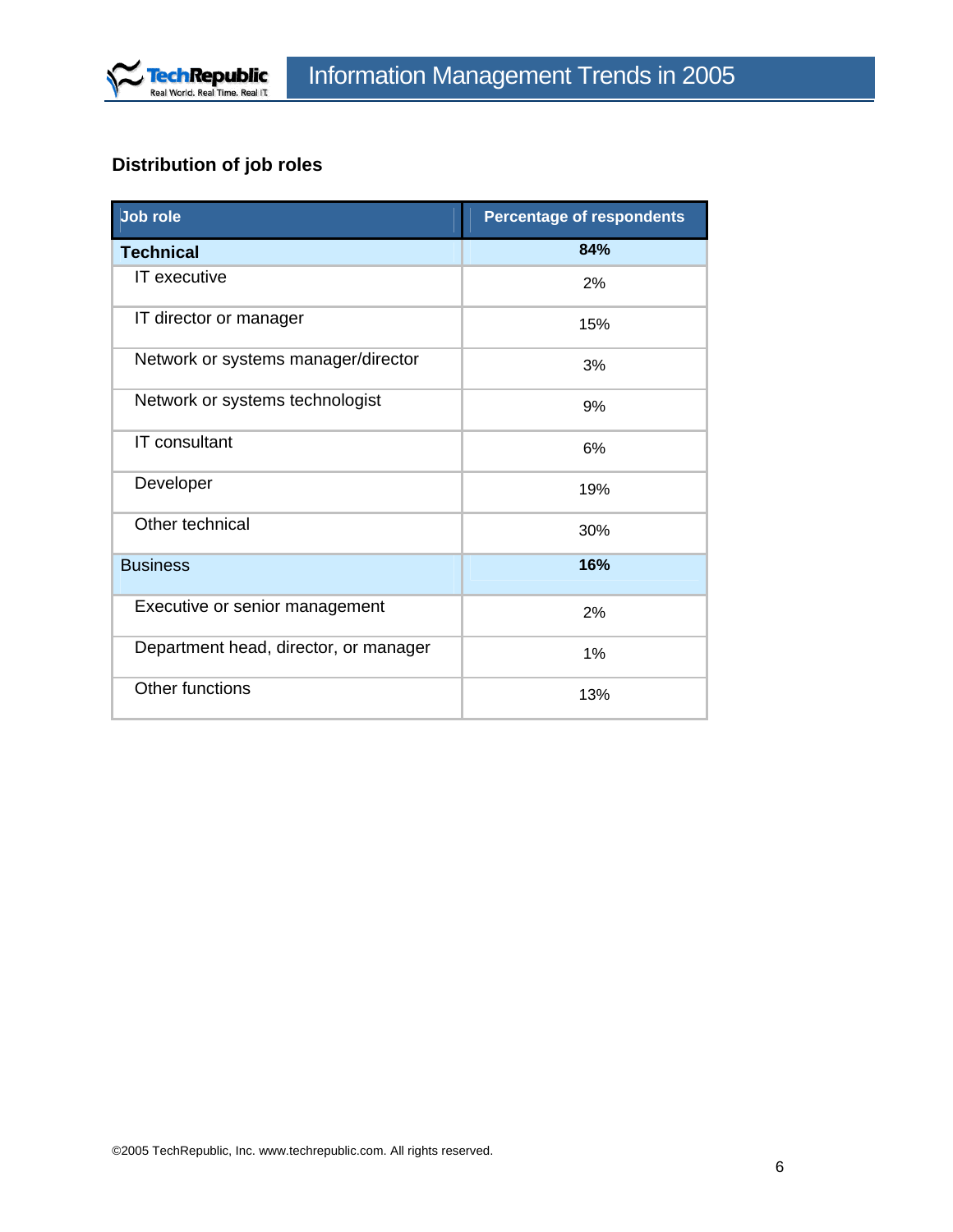<span id="page-6-0"></span>

## **Key Findings**

### Current views on emerging information management solutions

Initially, we were interested in the overall importance that IT and business management professionals place on information management and business analytics approaches within their organizations. We began by asking for respondents' overall views on enterprise information management for business analysis.

It is readily apparent that businesses recognize the importance of information management for business analysis. The overwhelming majority of respondents indicated that business analysis is either critical (45%) or highly critical (41%) for their organizations. Another 12 percent indicated that, while not critical, information management for business analysis is viewed as beneficial for their organizations.

These responses are shown below.



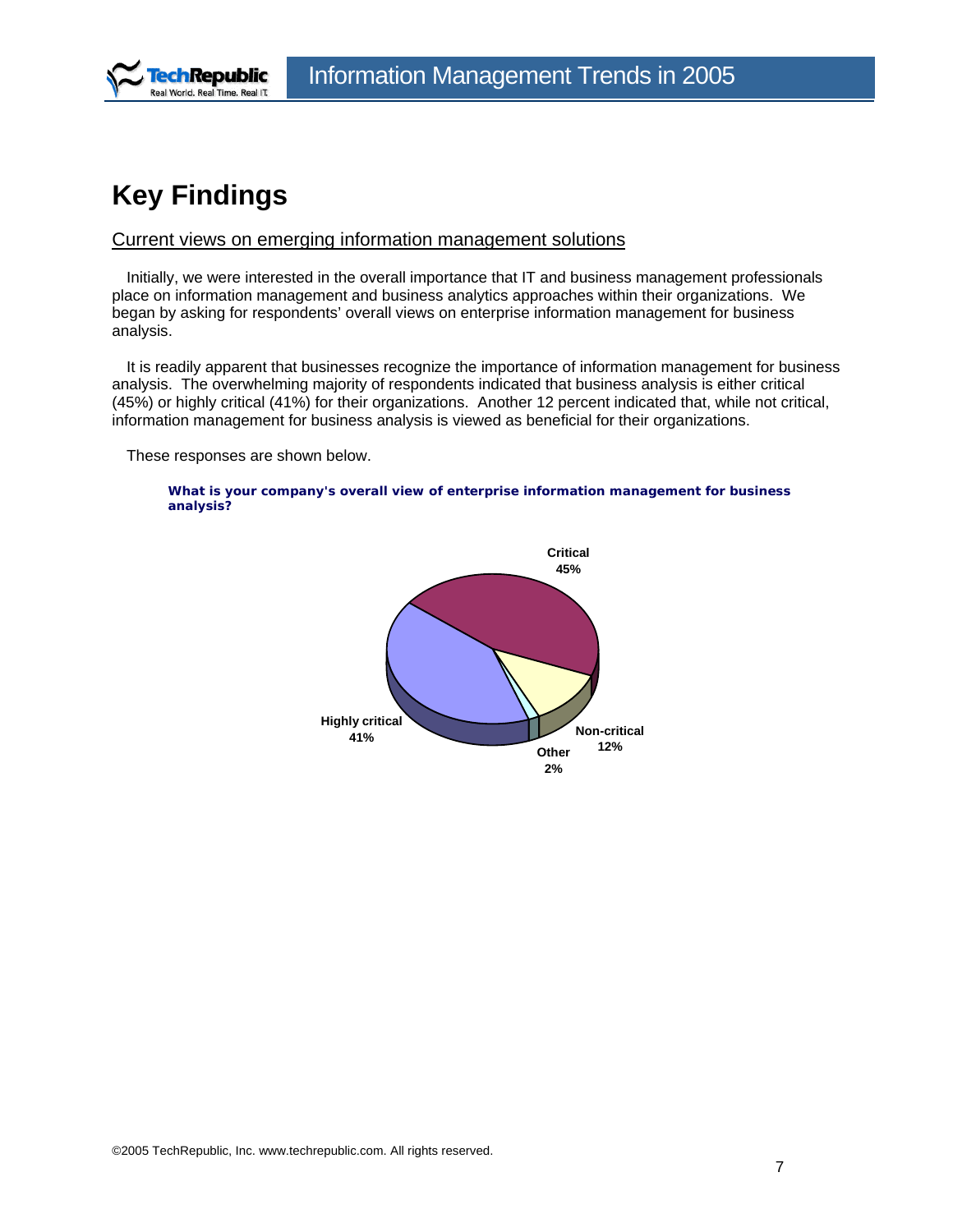

As a follow-up question, we asked respondents what business objectives were most important for their organizations to address with business intelligence solutions. Most respondents (75%) indicated that improving data accuracy and integrity is most important for their organizations. Other important objectives included the need to address decision-making ability (65%), obtain real-time information (64%), improve business planning (nearly 60%), and develop business-reporting capability (over 50%).

Interestingly, only about 42 percent said that increasing revenue can be addressed with business intelligence solutions. This finding simply reinforces the notion that not all IT investments are expected to have a direct impact the bottom line, but rather helps turn the wheels that can lead to profitability. Fewer still (38%) identified being able to analyze customer data to increase sales as an objective that can be met through improved data management capability. These results suggest that more attention should be focused on the less salient aspects of database management that are nonetheless important for enterprise profitability.

#### **What business objectives are most important for your organization to address with business intelligence solutions?**



*Respondents could select more than one answer.*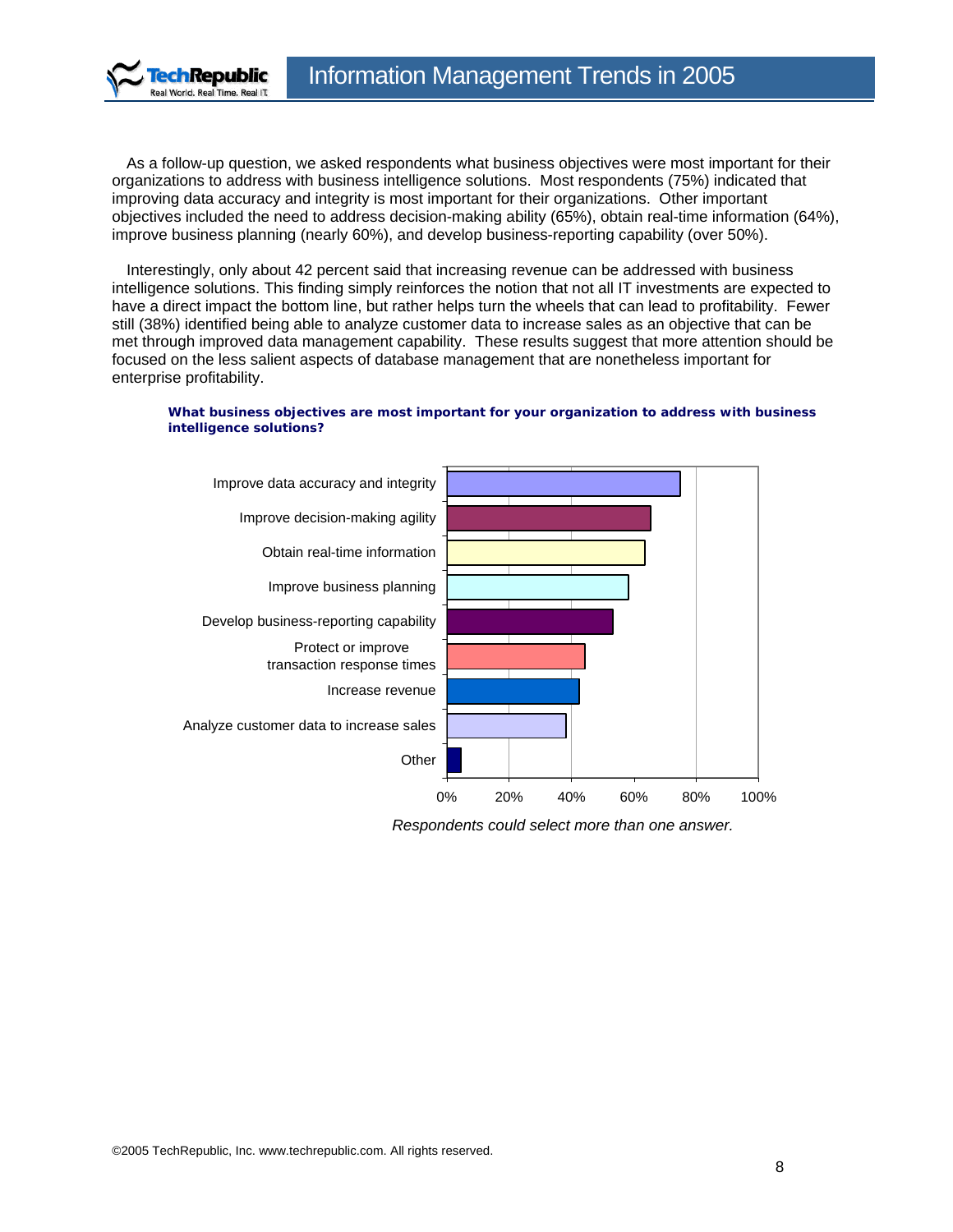

Finally, we asked respondents whether they thought that reducing the time it takes to run queries would significantly improve their business operations. The vast majority of respondents agreed with the statement. As shown below, over 90 percent agreed or strongly agreed that reducing query time would provide marked improvement for their organizations. Processing huge volumes of data efficiently is therefore a key opportunity for improving business operations.

#### **Please rate the following statement: "Reducing the time it takes to run queries -- from hours to minutes -- can significantly improve our business."**

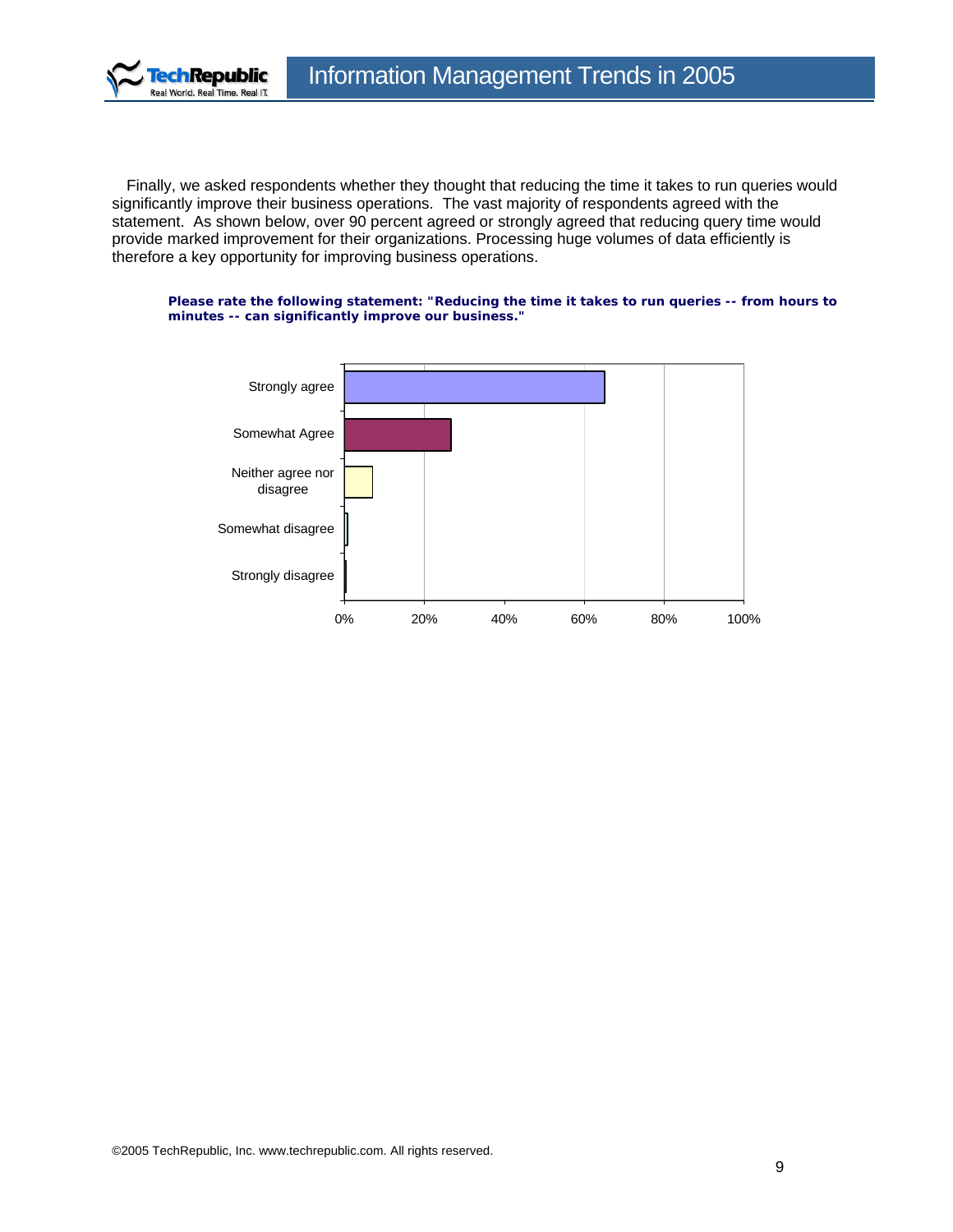<span id="page-9-0"></span>

### Current state of information management solutions

Next, we explored how well organizations utilize information/data management solutions and from which vendors these products and services are obtained.

First, we asked respondents how their current business intelligence solutions are deployed. As illustrated below, only about 20 percent of respondents deploy business intelligence tools widely throughout the enterprise, followed by 32 percent whose deployment is limited to specific problems, and another 30 percent who report "scattered" deployment. Nearly 15 percent roll out business intelligence tools widely only after initial deployment. These results suggest that few organizations are taking full advantage of data management solutions for their business needs, and hints at widespread current use of data shadow systems.



#### **How does your company deploy business intelligence tools?**



*Asked only of those who are currently using a data management/integration system.*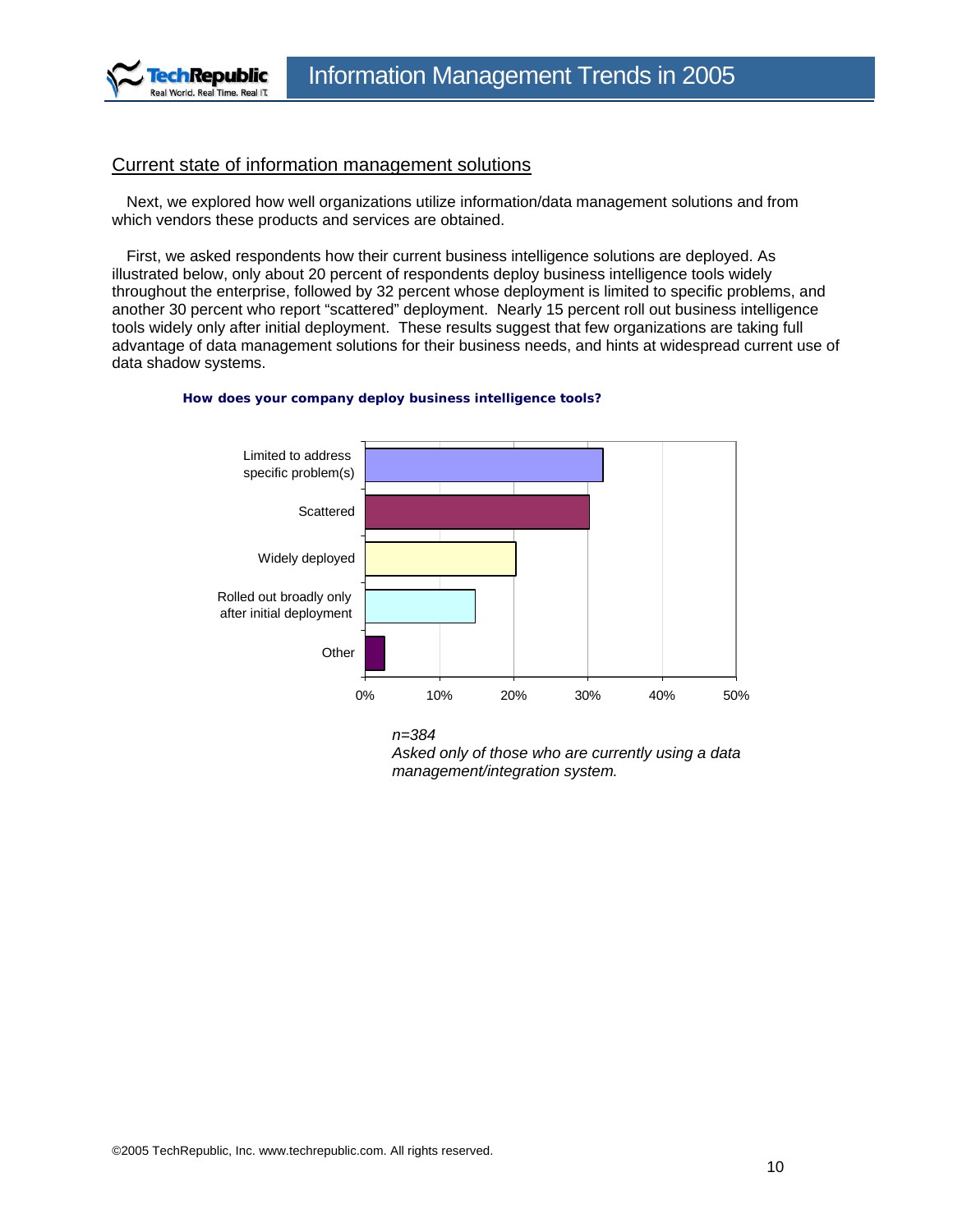

Currently, 68 percent of respondents are using products from Microsoft for their data management needs, followed by about 61 percent who are using Oracle. In addition, about one-third of respondents use IBM. Other vendors include SAS (about 16%), Sybase (nearly 14%), and to a lesser extent, NCR Teradata (about 4%), and Netezza (less than 1%).

**Which of the following vendors/products are you currently using for a data management/integration system?**

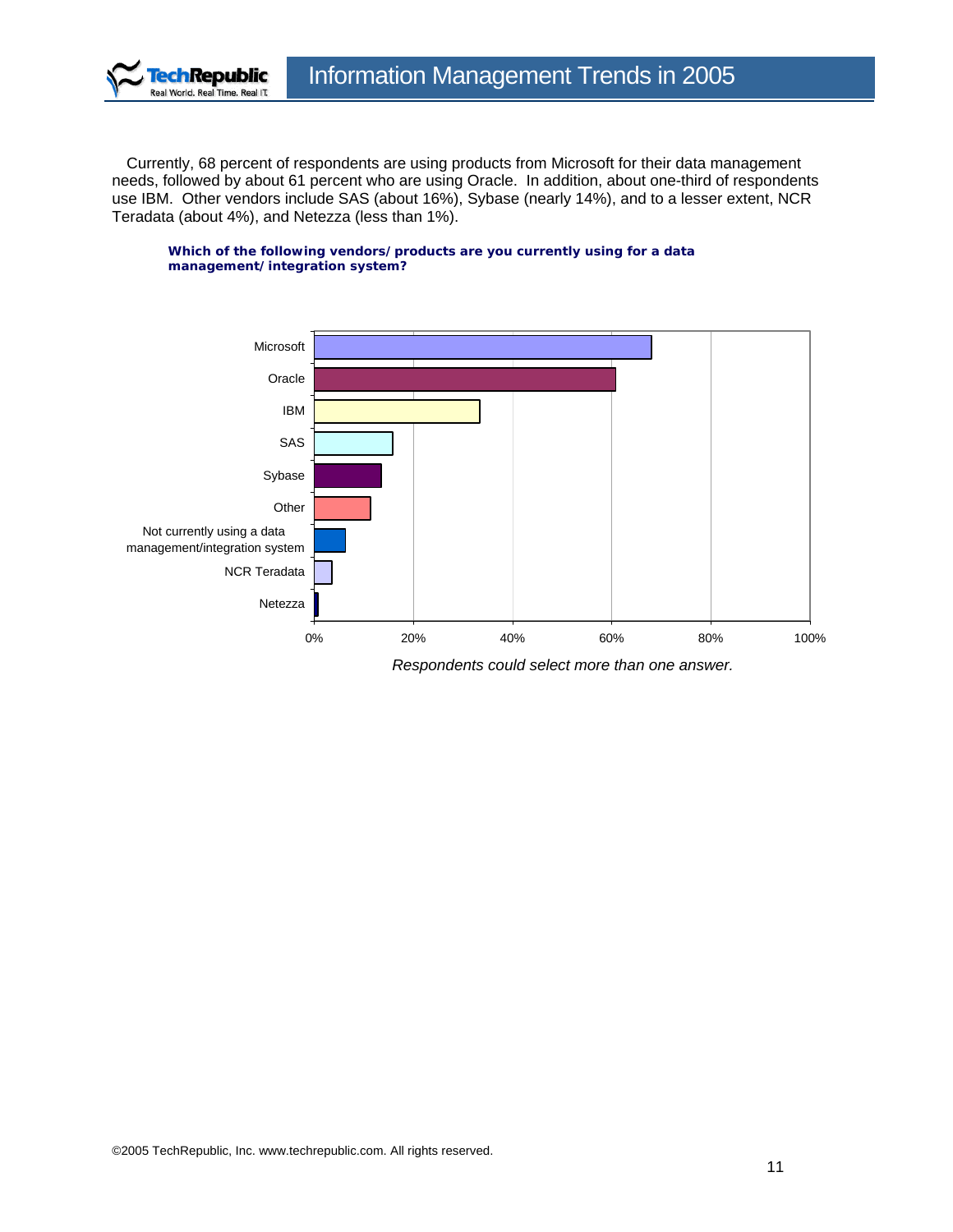

Among those who are not currently using a data management /integration system, the vendors and products under consideration for future investments include Microsoft (just over 30%), Oracle (about 27%), IBM (15%), and Sybase (nearly 8%).

#### **Which of the following vendors/products is your organization considering for a data management/integration system?**



*N=26; only asked of those who are not currently using a data management/integration system.*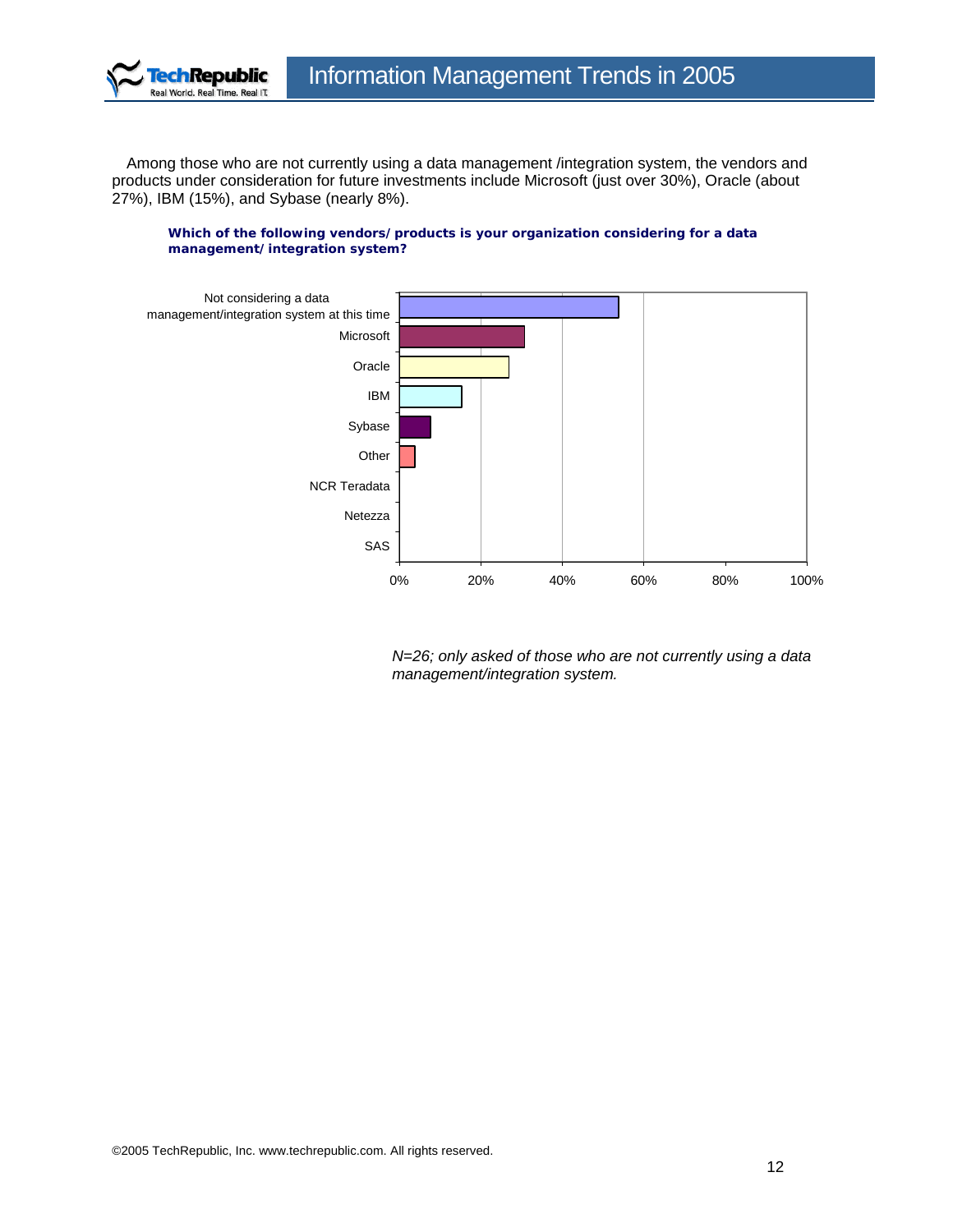<span id="page-12-0"></span>

### Benefits of information management solutions

The final section of this study examines the benefits of using information management and related tools for managing mission-critical data and providing access to relevant databases to drive business decisions. Our first question highlights specific issues or problems that might be addressed through adoption of relational database management tools.

We asked respondents to rank features of a relational database management system that they find most important for their organizations. Rankings were made on scale of 1 (most important) to 10 (least important). We found that respondents are most concerned with maintaining high security and compliance standards (mean rank of 3.6), followed by ensuring minimal downtime for updates, refreshes, and administration (mean rank of 4.3), and in ensuring high performance for complex query environments (mean rank of 4.8).

Respondents were also somewhat concerned with real-time reporting, analytics, data warehousing (mean rank of 5.0) and ease-of-use considerations (also ranked 5.0). They were somewhat less concerned with low maintenance (rated 6.0), leading price/performance (rated 6.3), and fast deployment (rated 6.5). According to those interviewed, the least important feature of a relational database management system (ranked 7.9) is unstructured data management (e.g., e-mail, video, images, voice, etc.).



**Rank each of the following features of a relational database management system for your organization, with 1 being the most important, 2 the second most important, etc., with 10 representing the least** 

 $\Box$ 1 Most important  $\Box$ 2  $\Box$ 3  $\Box$ 4  $\Box$ 5  $\Box$ 6  $\Box$ 7  $\Box$ 8  $\Box$ 9  $\Box$ 10 Least important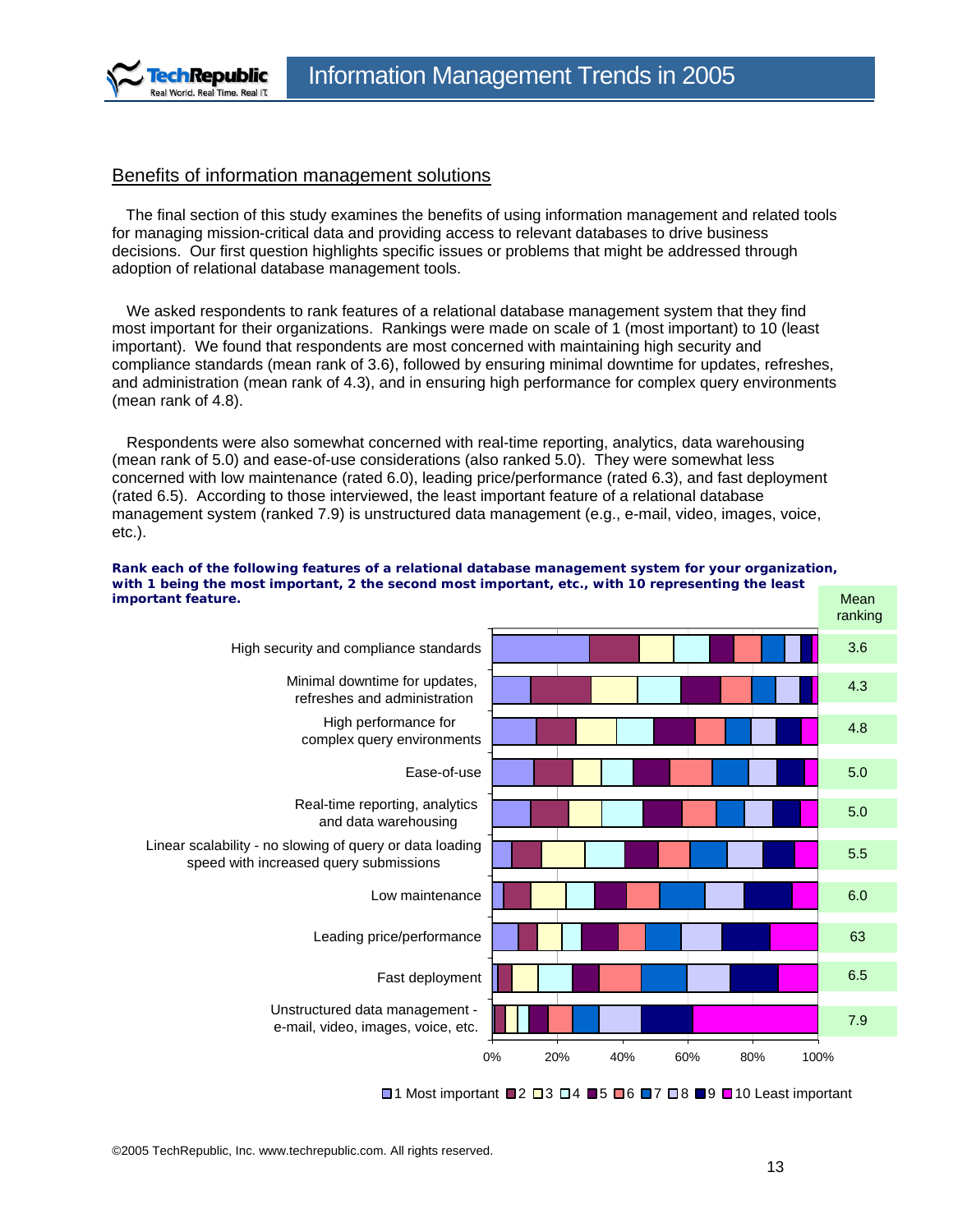

We then asked participants to rate key capabilities of a relational database management system on a scale of 1 (very important) to 5 (not at all important) for improving their business data management practices. The most important capabilities included:

- *Access to Historical & Real-time Data*: Nearly 90 percent of respondents indicated that the ability to access both historical and real-time data to make business decisions is a must (mean rating 1.7);
- *Volume of Query Support*: Over 85 percent of respondents rated the ability to support a high volume of queries as important to very important for their businesses (mean rating 1.6);
- *Multiple Database Access*: Respondents also recognize the importance of accessing a variety of databases to address business needs – 85 percent indicated that accessing multiple databases to get answers to business questions was either important or very important for their organizations (mean rating 1.7);
- *Scalability of Database Management*: Over 85 percent considered that being able to scale database management functions to address increasing data retention requirements is important or very important (mean rating 1.7);
- *Unlimited Access*: Providing unlimited data access is important or very important for over 85 percent of respondents (mean rating 1.8); and finally,
- *Uninterrupted Performance*: Having performance of the OLTP system unaffected by query and activity loads is an important capability for nearly 80 percent of respondents (mean rating 1.9).

#### **Rate the importance of each of the following capabilities of a relational database management system on a scale from 1 to 5, with 1 being very important and 5 being not at all important.**

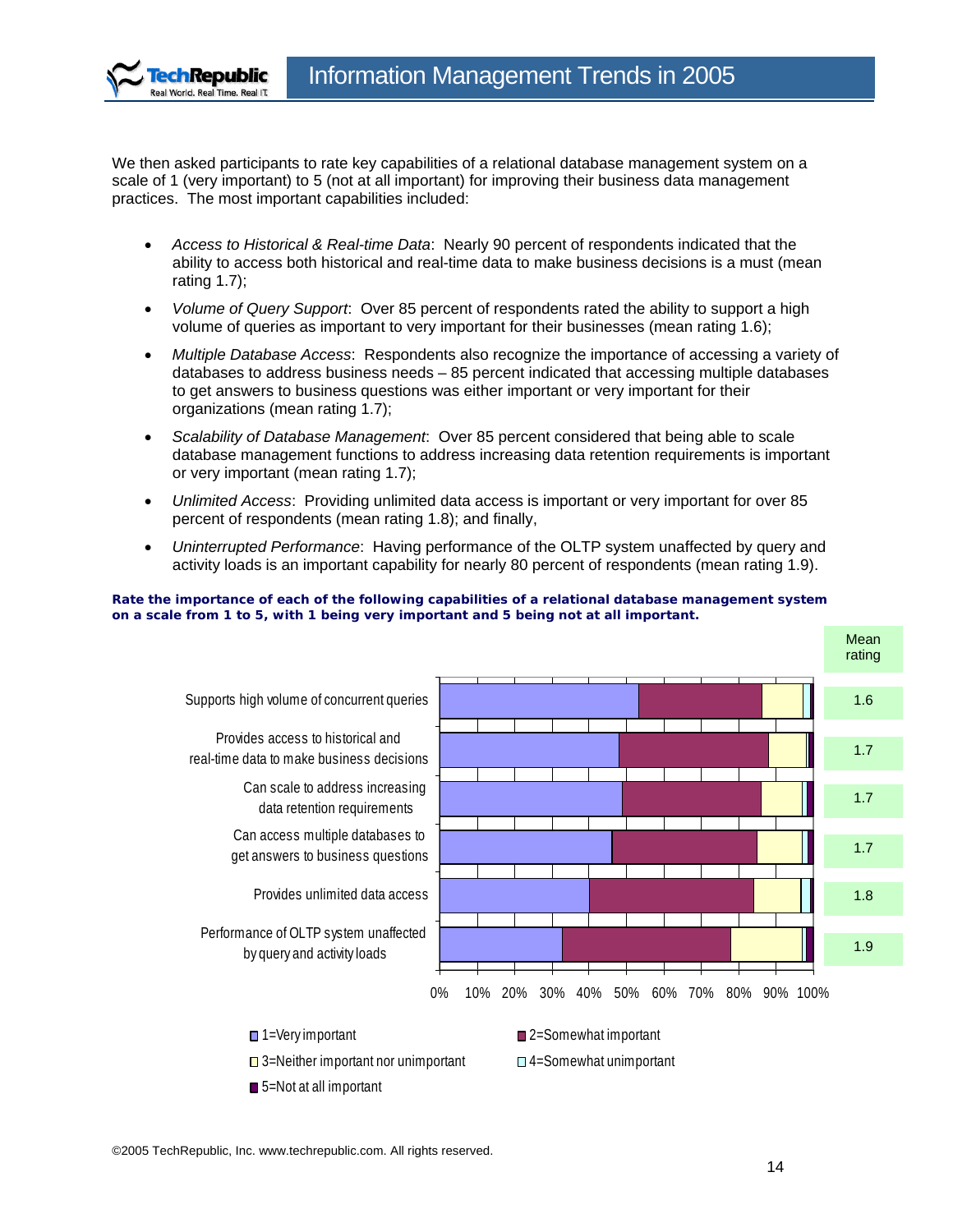

Finally, we asked respondents to rate the importance of a number of benefits associated with an integrated business intelligence tool. Respondents used the same 5-point scale employed on the previous question. The rated benefits are summarized below:

- *Faster access to information* over 90 percent rated faster access as important to very important (mean rating 1.6);
- *Store and access larger amounts of data* 90 percent viewed storing and accessing larger amounts of data as important to very important (mean rating 1.6);
- *Faster data loading* 88 percent considered faster data loading as important to very important (mean rating 1.7);
- *Flexible scaling* 85 percent endorsed flexible scaling as important or very important (mean rating 1.8);
- *Maximized computing powering effectiveness* 80 percent rated as important or very important by 80 percent (mean rating 1.9);
- *Lower total cost of ownership* nearly 80 percent deemed lower TCO as important to very important (mean rating 1.9);
- *Minimized storage costs* just over 75 percent rated minimized storage costs as important to very important (mean rating 2.0);
- *Low entry costs* almost 70 percent considered low entry costs as important or very important (mean rating 2.1); and finally,
- *Open standards* about 60 percent endorsed open standards as important or very important (mean rating 2.3).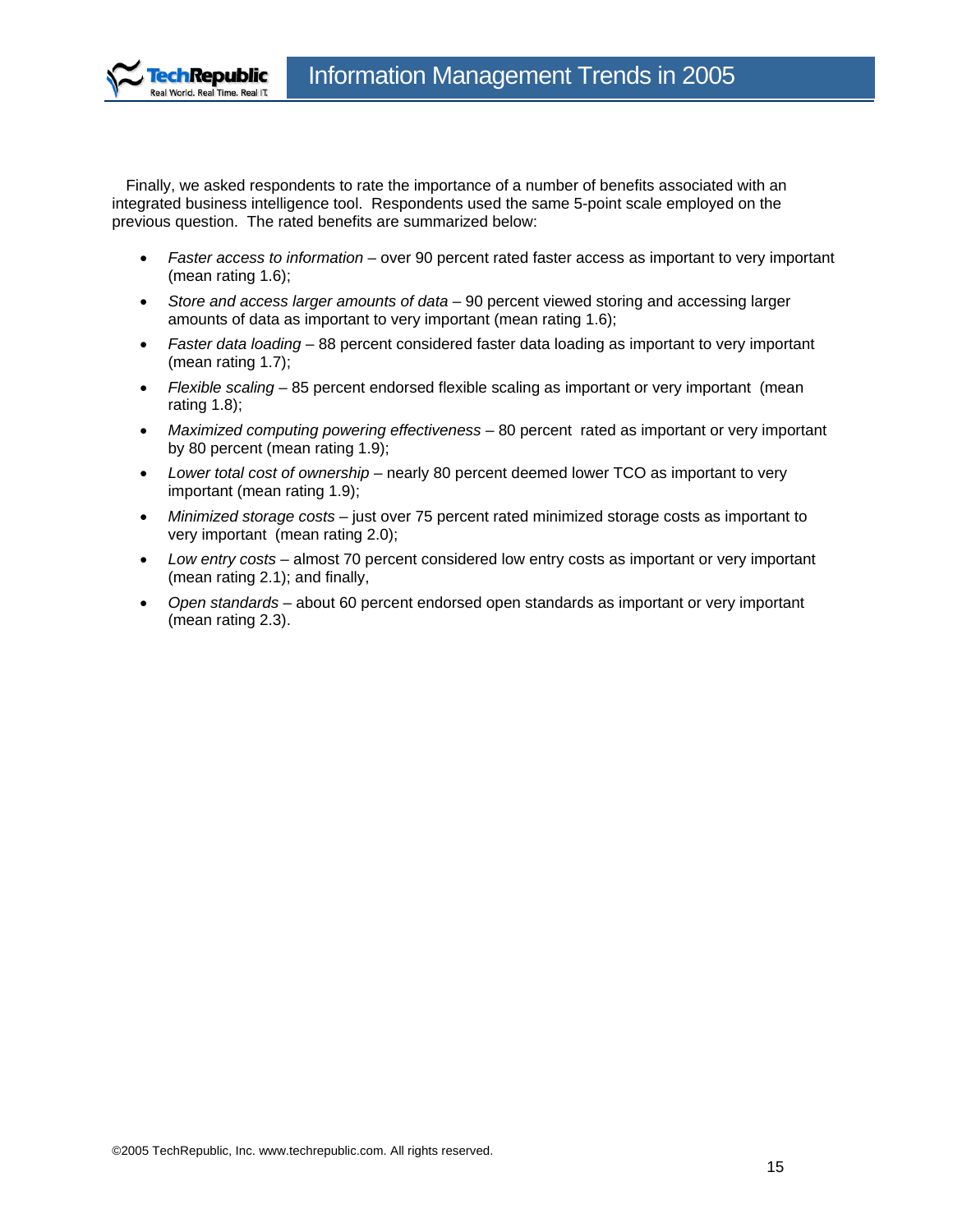

These results reveal strong consensus among IT and business professionals – most respondents agree that faster data access, increasing storage capability, and faster data loading are the top three benefits of adopting business intelligence solutions.



□ 3=Neither important nor unimportant □ 4=Somewhat unimportant

■5=Not at all important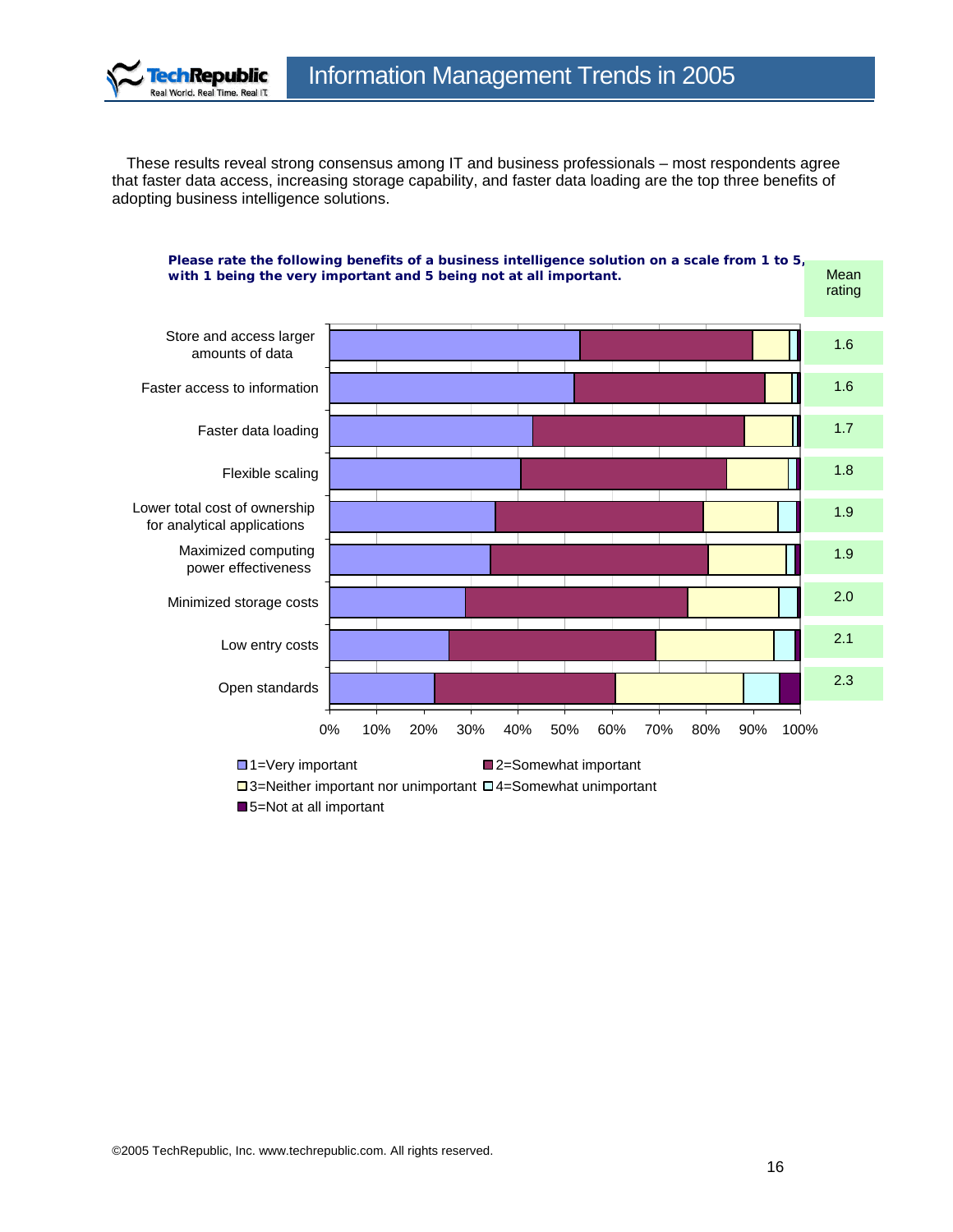<span id="page-16-0"></span>

# **Key Insights**

This study reveals several important aspects about business intelligence solutions that IT and business management professionals will find useful as they explore new solutions to existing data management challenges.

### Emerging information management approaches: The importance of business intelligence tools

Our results reveal that emerging tools and approaches for managing mission-critical business data are highly valued in today's enterprise. Specifically, this study shows that:

 Over 85 percent of respondents rated enterprise management for business analysis as critical to highly critical for ensuring the success of their organizations—slightly more than 40 percent find tools for business analysis highly critical and 45 percent of respondents said that emerging information management approaches are critical for guaranteeing high levels of service.

IT and business professionals recognize the importance of successful database management for ensuring the continued success of the enterprise.

### Current state of business intelligence deployment: Breadth and depth

While there is strong consensus that managing mission-critical business data is important, many organizations are not taking full advantage of the flexibility offered by business intelligence solutions. Our results indicate:

- Only about 20 percent of respondent organizations deploy business intelligence tools widely across the enterprise, and only 15 percent roll these tools out broadly after initial deployment.
- **Most of the organizations interviewed deploy business intelligence solutions only to address** specific problems (32%) or on a "scattered" basis across the enterprise (30%).

These findings demonstrate that organizations have a long way to go before they leverage business intelligence tools for enterprise-wide decision making. Nevertheless, we anticipate that the breadth and depth of business intelligence solutions will continue to grow as businesses struggle to meet new database management challenges. This is especially true given that some 42 percent of respondents recognize that business intelligence solutions are an important aspect for increasing revenues and about 38 percent see the direct connection between database management and increasing sales for their organizations.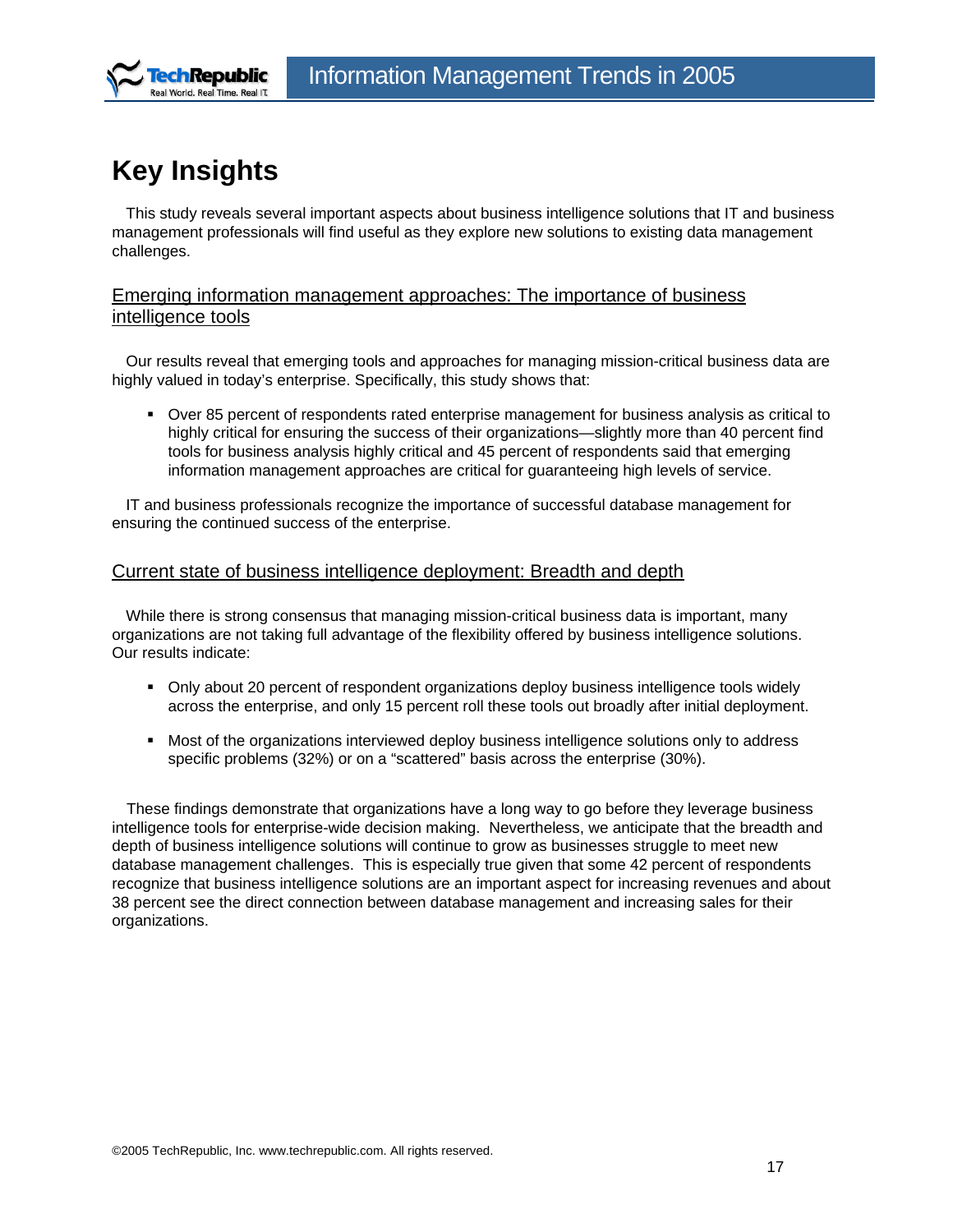<span id="page-17-0"></span>

### Information management tools: Solving critical business needs

This research highlights the need IT and business professionals have for maintaining high performance levels while minimizing security breaches and downtime due to increasing server demands. There is also growing importance placed on real-time data access, analytics, and data warehousing. In terms of current needs, this study identified the top three benefits of business intelligence solutions:

- **Faster access to information** over 90 percent of participants deemed as important or very important.
- **Store and access larger amounts of data** also rated as important or very important by 90 percent of those surveyed.
- **Faster data loading** 88 percent endorsed as important or very important.

Respondents rated many capabilities of business intelligence tools as important for addressing these needs. Interestingly, there was no clear "winner" among the identified tools—each was rated with nearly equal importance:

- Ability to support a high volume of queries
- Ability to access both historical and real-time data to inform business decisions
- Multiple database access
- Scalability of database management
- Providing unlimited database access , and
- Providing uninterrupted performance

Overall, these findings show that business intelligence tools are increasingly viewed as an important, if not critical, aspect of business data management in today's constantly changing environment. Most information technology and business managers recognize the need for storing business-critical data with flexible and ready access to support better business decision making, which is key to an adaptive and profitable enterprise.